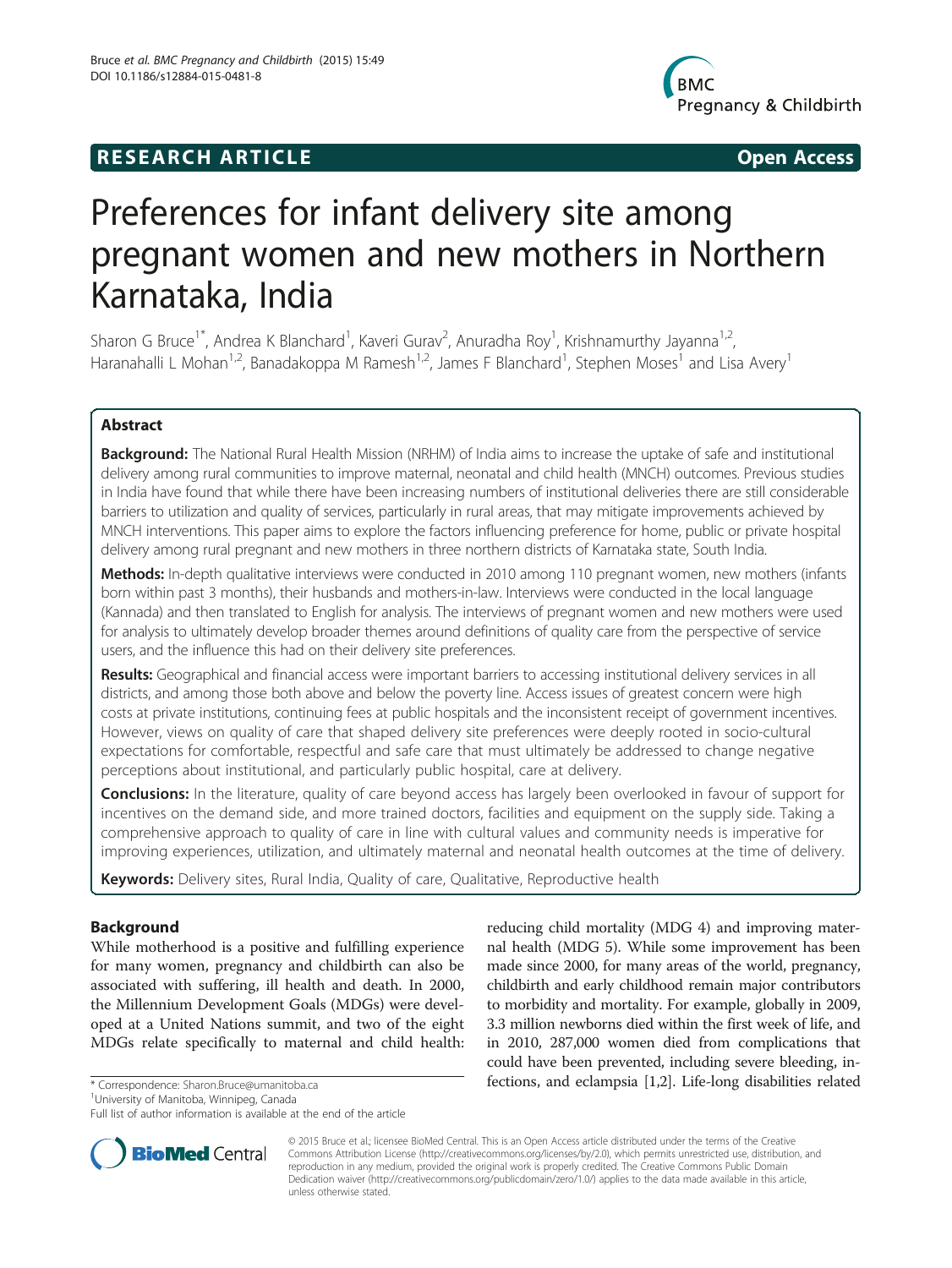to childbirth, such as obstetric fistula for women and cerebral palsy for infants, also remain major problems. Importantly, morbidity and mortality during pregnancy, childbirth and early childhood are not evenly distributed globally; 99% of maternal and neonatal morbidities and mortalities occur in low income countries, with more than half occurring in sub-Saharan Africa and one third occurring in South Asia [\[3\]](#page-8-0).

Despite recent economic growth and success, India continues to be faced with poor maternal and child health outcomes. India accounts for more than 20% of the global burden of maternal mortality, with 187 deaths per 100 000 live births [[4\]](#page-8-0). The infant mortality rate is 44 per 1000 live births and almost one-third of global neonatal deaths occur in India (neonatal mortality rate is 32 per 1000 live births) [[5](#page-8-0)]. In addition, only 57% of births in India in 2009 were assisted by a skilled birth attendant [[6\]](#page-8-0). While the proportion of institutional deliveries is increasing, up to nearly 70% in 2013–14 [\[7](#page-8-0)], the skill level of attendants at institutions is not certain. Similar to high and middle-income countries, maternal, neonatal and child health outcomes vary along social, economic and geographic lines. Thus, a key goal of the Government of India is to improve maternal and child health, with a specific focus on the rural populations who predominantly face economic disadvantage. The Government of India launched the National Rural Health Mission (NRHM) in April 2005 to improve the access of rural populations to effective primary health care, including an increased uptake of institutional delivery among rural communities.

The Karnataka Health Promotion Trust (KHPT) and the University of Manitoba (UM) have provided technical support since 2008 to the NRHM in Karnataka state, in south India. The main goals have been to improve availability, accessibility, quality, and utilization of maternal, neonatal and child health (MNCH) services for rural communities with the poorest outcomes. A qualitative study was undertaken by KHPT and UM to elucidate social and cultural knowledge and practices associated with pregnancy, delivery and care of the neonate, which has been used to inform the outreach and communication elements of their programs. The focus of this paper is on women's preferred site for birthing their children (i.e. home vs. government hospital vs. private hospital). Delivery site is an issue of importance in India because of the adverse outcomes for women and infants associated with unattended births and births with under-skilled attendants. Understanding women's preferences and the factors women consider important in identifying preferred sites will assist in better understanding service use patterns and ultimately may assist with increased use of skilled attendants and institutional deliveries.

#### **Methods**

## Study site and design

The study was conducted in Karnataka, India, which in 2011 had 61 million people, with more than two-thirds living in rural areas [\[8](#page-8-0)]. Of the eight districts in northern Karnataka (a more economically disadvantaged part of the state) three were chosen for the study: Bellary, Bagalkot and Gulbarga. Together these districts represent the diversity that exists in the programmatic area in relation to geographical locations, socio-demographic characteristics, and maternal, neonatal and child health outcomes of interest to the study.

Informed consent forms were read to each participant by the local researchers. Literate women provided signatures on the consent forms. Women who were not literate provided a thumb impression, which is a standard practice for research in the area. Consent forms were also signed by a witness, which included family members or Accredited Social Health Activists or ASHAs (community workers who act in a health promotion capacity). Ethical approval, including the consent process described herein was obtained from St. John's Medical College in Bangalore, India and the Human Research Ethics Board at the University of Manitoba, Canada.

#### Study participants

One hundred and ten people were interviewed, including 30 pregnant women, 30 new mothers (live birth within the past three months), 25 husbands of pregnant women or new mothers, and 25 maternal or paternal grandmothers (Table 1). This report is restricted to interviews with pregnant women and new mothers.

Selection of participants was guided by the principle of "maximizing variation", which refers to inclusion of a broad range of individuals to ensure that a wide variety of experiences are documented. Purposeful sampling was employed, in which participants were selected based on district, subcentre, and religion or ethnicity (i.e., Muslim, lower and upper caste Hindu, including scheduled tribes, and Devadasi, who are women who have been dedicated to a god or goddess as part of a regional socio-historical tradition that has now overlapped with commercial sex work [\[9\]](#page-8-0)). Inclusion criteria were being a pregnant woman or a woman who had a live birth within the past three months in public

Table 1 Number and type of participants from each study district

|                 | <b>Bellary</b> | <b>Bagalkot</b> | Gulbarga | <b>Total</b> |
|-----------------|----------------|-----------------|----------|--------------|
| Pregnant women  | 10             | 10              | 10       | 30           |
| New moms        | 10             | 10              | 10       | 30           |
| <b>Husbands</b> | 8              | 9               | 8        | 25           |
| Mothers-in-Law  | 8              | 9               | 8        | 25           |
| Total           | 36             | 38              | 36       | 110          |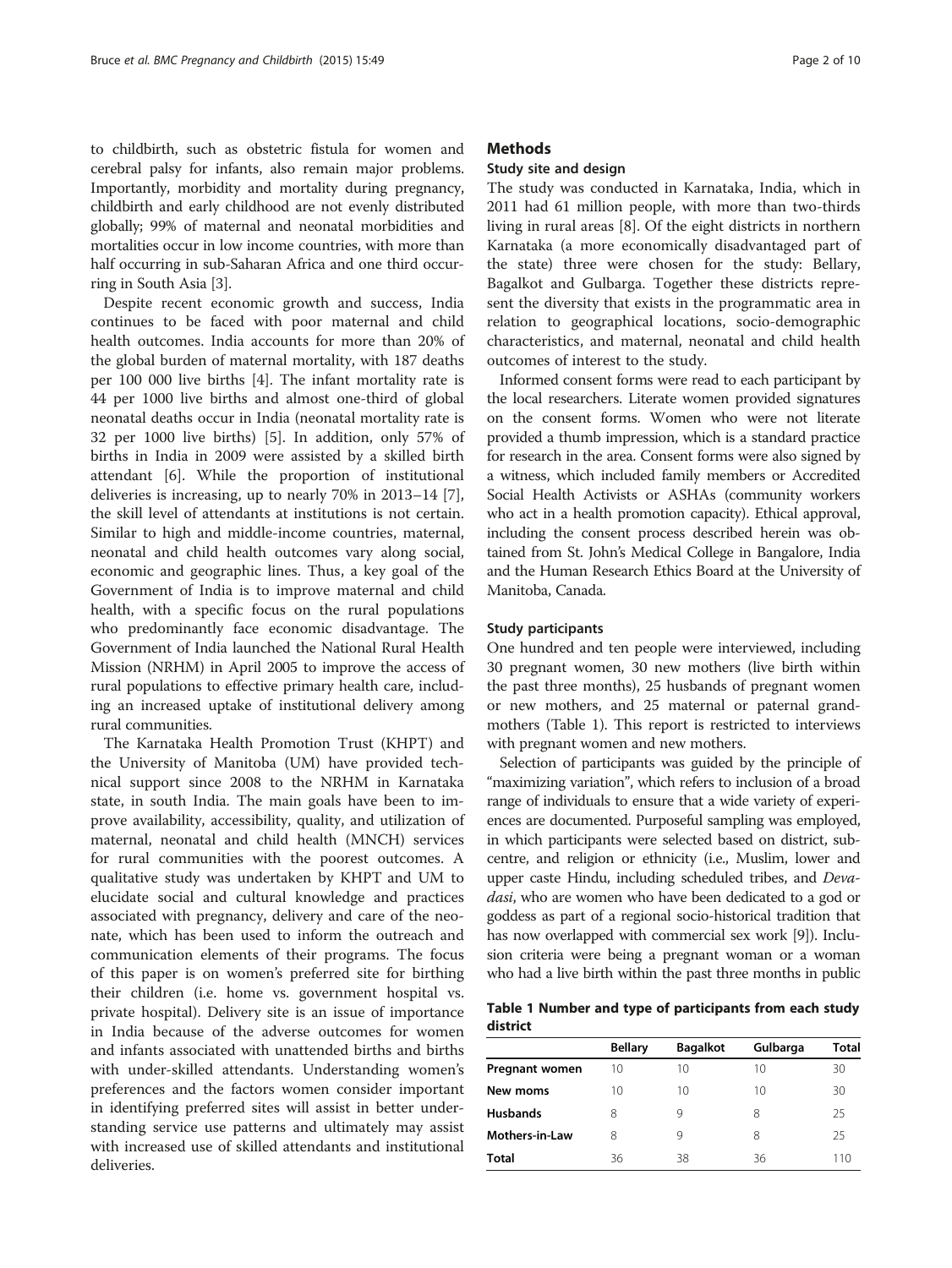or private hospitals, or at home. Participants were identified by local community health care providers, for example auxiliary nurse midwives (ANMs). Exclusion criteria were individuals not able to provide informed consent and women who were visiting the area but did not normally access services in the area. In-depth semi-structured interviews were conducted between July and September 2010.

Analysis for this paper was restricted to pregnant women and new mothers because their perceptions on the birthing experience as service-users are important to consider when developing interventions to improve services and effect health outcomes. While women's preferences don't always translate into reality of the birthing site, we found that women's opinions were taken into consideration by families in the decision-making process regarding birthing site [\[10](#page-8-0)].

#### Data collection methods

Semi-structured interviews with open-ended questions were conducted by trained local researchers fluent in Kannada and English, or Hindi and English. Semistructured interviews provide enough structure to ensure comparable responses on key concepts, but also allow freedom to add questions to explore other areas during the interview [\[11](#page-9-0)]. One-on-one interviews were conducted between an interviewer and the participant to allow interviewees to express themselves confidentially. The interview questionnaire focused on delivery care practices, including decision-making on delivery site, and knowledge of demand generation strategies (schemes or incentives). In relation to delivery site preferences, questions focused on where the baby was or would be delivered; the reasons for that location; what was the pregnant or new mother's preferred delivery site and why; and delivery locations in their geographic area. Field notes were recorded by the interviewers to describe the setting and any observations about the process, or non-verbal observations at the time of the interview. After pilot testing, the research team and the interviewers met to discuss the process, and address issues and concerns. Interviews were then completed, transcribed, and translated into English by local researchers.

#### Analysis

Thematic analysis, informed by ethnographic methodology, was used in the analysis. The steps in our analysis included first, a line-by-line reading of all the interviews to gain a descriptive understanding of the responses to each research question. Next, we coded the information pertaining to the research questions on where women wanted to deliver, and *why* they preferred that site, which was often based on the experiences or perceptions that influenced their preferences. Preferences on delivery site related primarily to issues of quality, which we categorized within three main components: a) access (financial and geographical), b) cultural and social acceptability, and c) safety and efficacy of delivery care (components of each category found in Table 2). These findings were compared by district and type of participants, such as caste and education level to try to account for the differences in views. Similar components have been found to constitute quality in previous research on quality of maternal health care [[12,13](#page-9-0)]. We arrived at broader themes surrounding these components of quality care by considering the range of participants' views, broader programmatic and academic literature, and in light of the implications for MNCH interventions.

#### Results

## Socio-demographic characteristics of pregnant and new mothers in the study

The average age of pregnant women and new mothers was approximately 21 years (see Table [3](#page-3-0)). Almost half of pregnant women (47%), and 73% of new mothers were below-poverty line status; 60% of pregnant women and 40% of new mothers had no education; and 40-50% were of the lowest (scheduled) caste. Differences by district were found. The majority of women in Bagalkot were below poverty, already had children, and were without education, compared to the other districts.

## Components of quality care influencing delivery site preferences

#### Accessibility

An important component of quality of care found in this study as well as others was financial, geographical and

Table 2 Components of quality in infant delivery care according to pregnant and new mothers in North Karnataka

| <b>Components of quality</b><br>for delivery care | Sub-components                                                                                                                                                    |  |
|---------------------------------------------------|-------------------------------------------------------------------------------------------------------------------------------------------------------------------|--|
| A) Accessibility                                  | • Financial: ability and/or willingness<br>to pay and receipt of incentives                                                                                       |  |
|                                                   | • Geographical: ambulance brought<br>them to hospital                                                                                                             |  |
|                                                   | • Structural: wait times, availability of staff<br>or Accredited Social Health Activist (ASHA)/<br>Auxiliary Nurse Midwife (ANM) present,<br>availability of beds |  |
| B) Cultural and<br>social acceptability           | • Treatment by the nurses, doctors or<br>ASHAs (attentiveness, honesty, respect)                                                                                  |  |
|                                                   | • Ability to enact cultural practices<br>associated with childbirth                                                                                               |  |
|                                                   | • Availability of preferred facilities<br>and amenities for a "normal delivery"                                                                                   |  |
| C) Safety and efficacy                            | • Quick delivery speed                                                                                                                                            |  |
|                                                   | • Low levels of pain                                                                                                                                              |  |
|                                                   | • Perceptions of safety and comfort                                                                                                                               |  |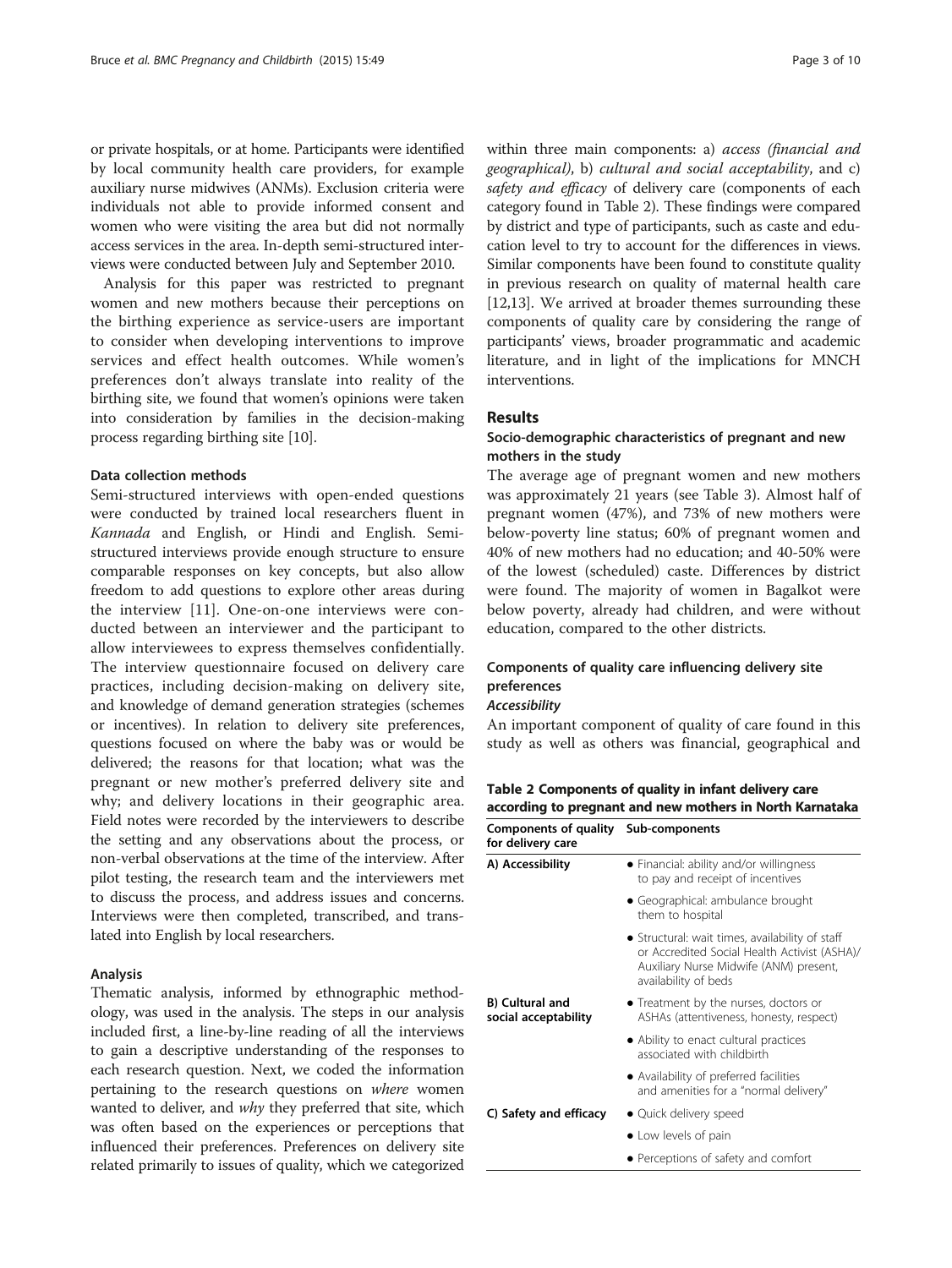| <b>Characteristics</b> | Category                  | Pregnant women $(n = 30)$ | New mothers $(n = 30)$ | Total $(N = 60)$ |
|------------------------|---------------------------|---------------------------|------------------------|------------------|
| Age                    | Mean (years)              | 20.5                      | 21.7                   | 21.1             |
| Economic status        | <b>Below Poverty Line</b> | 46.6%                     | 73.3%                  | 60%              |
| Caste                  | Scheduled                 | 39%                       | 53.3%                  | 41.7%            |
| <b>Education level</b> | None                      | 60%                       | 40%                    | 50%              |
| Gravida status         | No children               | 43.3%                     | 26.7%                  | 35%              |

<span id="page-3-0"></span>Table 3 Socio-demographic characteristics of the participants

structural accessibility [\[12,13](#page-9-0)]. For home delivery, the issue of accessibility was not raised by participants except in relation to structural aspects of whether skilled birth attendants were available and if there was adequate space for delivery. Women reported that in most cases, knowledgeable and skilled birth attendants were available at home deliveries.

Geographical and financial access to health care services and structure of institutional delivery were discussed as important factors in accessing hospital services. Geographical access was raised as a concern when women discussed availability of ambulances to get to the hospital for delivery. Some indicated that the Accredited Social Health Activists (ASHAs) (community workers who act in a health promotion capacity, creating awareness and counseling women on safe delivery, and facilitating access to health care services) arranged for transport to the hospital, while some women in Bagalkot and Gulbarga stated that the ambulance often came late and the delivery occurred at home.

Many respondents indicated that their preference was to attend a private hospital, and lack of financial means was one reason for attending a government hospital instead. However, they further related that there were costs associated with government hospitals, such as bribes and costs for medicines and equipment (e.g., needles and sutures). Families often purchased equipment prior to the delivery and brought the items with them to the hospital.

## "Earlier they [government hospitals] were providing treatment at free cost. Nowadays, they too collect money for providing treatment". (New mother in Gulbarga)

Receipt of government incentives was not uniform across districts; some benefits were not received despite families meeting government requirements. Two schemes were discussed most frequently: the Janani Suraksha Yojana (JSY) cash transfer scheme, in which the government provides cash transfers to below-poverty-line families who deliver at government hospitals; and the Madilu kit, which is a post-natal care package that includes blankets, clothing, soaps, and mosquito nets for women below-poverty-line or scheduled caste or tribe status [[14](#page-9-0)]. Yet the extent of receipt of incentives was often perceived as limited, as one new mother expressed,

"They gave Rs. 600 and clothes. That's all". (New mother in Gulbarga)

Interestingly, some women who did receive incentives from either scheme indicated that they would prefer private or home deliveries if they received incentives at those sites.

"They don't give anything for the pregnant women, but the delivery cost can be free provided you produce your BPL ration card at the time of delivery in Government hospital. Then only one can avail these schemes benefits. Any one up to two deliveries will be free of cost. But if they go for third one it will not be free, that is the policy. As mine is now second one, so I can avail this benefit. As my first delivery benefits have still not reached me till now, we did pay for it, but this time it was done free of cost". (New mother, Bagalkot)

"Yes, they give blankets, but for my 'Papu' they have not given any because they give it to those who deliver in the government hospital and not to those who deliver in the private hospital" (New mom, Bagalkot).

There was also the widespread perception that delivering at the government hospital is for the poor and the private was for the rich, indicating uneven perceived and actual access to private versus public institutional delivery site based on socio-economic status. This was echoed by women in both Bagalkot and Gulbarga:

"For poor people…government. For rich people… they go to private." (Pregnant woman in Bagalkot)

"…these Government hospitals are meant for poor people only. If you don't care about us then who else can take care of us." (New mother, Gulbarga)

In addition, women in Bellary felt that when incentives were not received by the intended recipients who were below-poverty line status, they (below-poverty line families) could not question or demand the hospital authorities to remedy the situation.

"Hospital says, 'it hasn't come,' and so we kept quiet." (New mom, Bellary)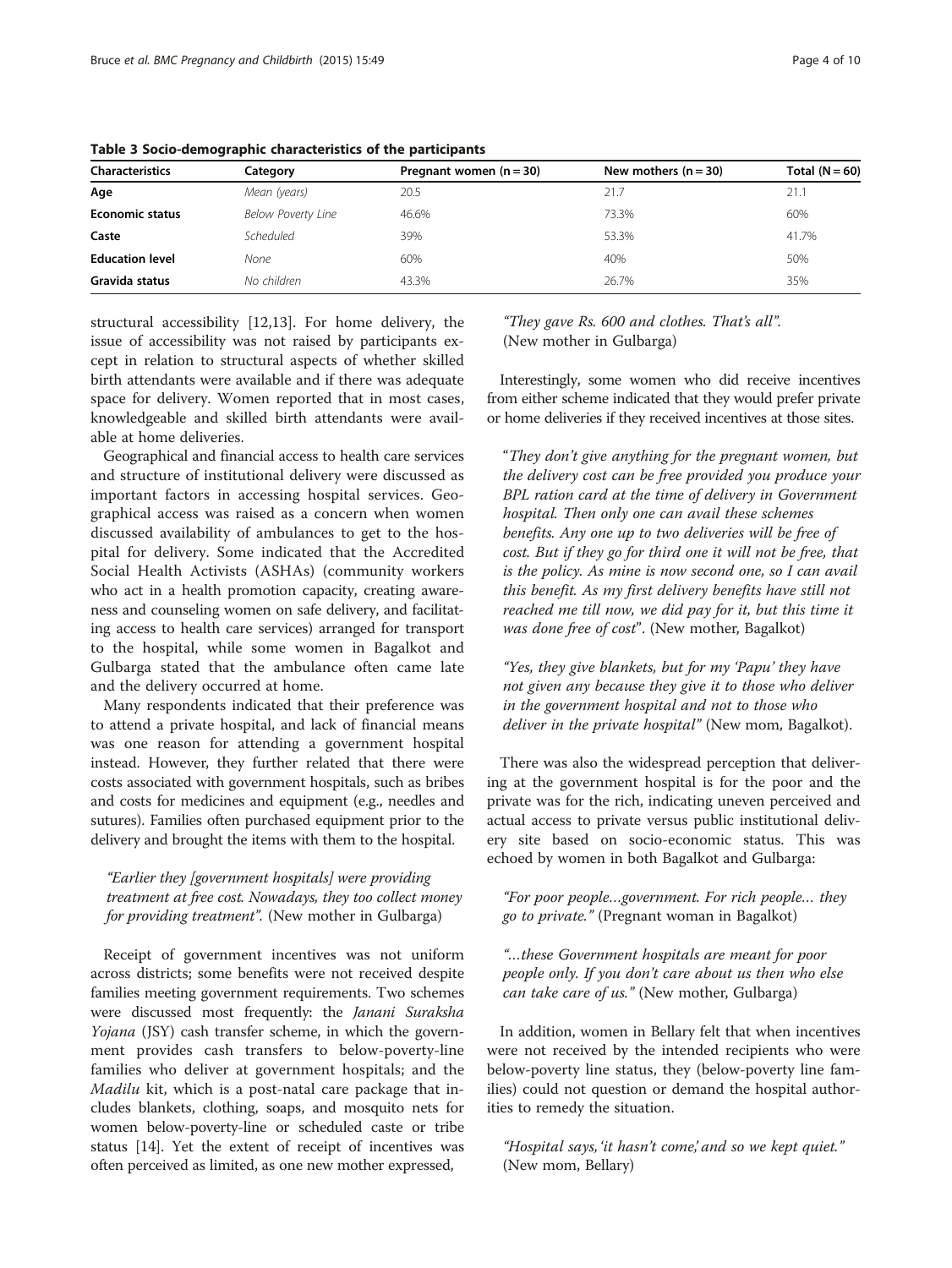Another woman from Bellary said that the government hospital would explain to her that the incentive hasn't come and they always say,

"Tomorrow we will give". (New mother, Bellary)

Further, some expressed more explicitly that they felt they would not be listened to if they brought up the issue of incentives.

"When they say no, what else can we say? … They will say have you lost your mind, why have you come like this? …So we don't go and ask at all… We keep quiet." (New mother, Bellary)

Women in all districts mentioned high cost being a barrier to delivering at private hospitals, but associated cost with improved quality.

"In a private hospital, they will look after well for the greediness of money… If we go to government hospital, they do not care about us." (Pregnant woman, Gulbarga)

Regarding structural access, there was inconsistency in the contact and support that ASHAs provided, as some in Bagalkot and Gulbarga mentioned that no ASHAs came to help or bring them to the hospital. In a couple of cases there was the lack of availability of beds at the hospital as well. As a below poverty, scheduled caste woman in Gulbarga explained, she was made to sleep outside during her short visit to the local primary health centre for a complicated delivery:

"In the house, I started having too many problems, so in the morning itself we called the vehicle to take me to the hospital [government primary health centre]… We went at around 6 o'clock and by 10 o'clock it was over. With a lot of problems the delivery happened. After that, sister [nurse/ANM], she put the sutures. She put it loose. After she put it loose, then again some male nurses came and one of them cut the old sutures and put new sutures again. After this they made me sleep outside. At around 1:30, we came back home and sat and gave the baby a bath. After the bath, I was given a bath at 4 o'clock".

### Social and cultural acceptability

Social and cultural acceptability was an aspect of quality care that was central to participant's discussions of their delivery site preferences and included indicators such as treatment by staff, suitability of the medical interventions and procedures at delivery, ability to enact cultural childbirth practices, and provision of amenities for a "normal delivery". In all districts, some women reported experiencing socially acceptable treatment and care at government facilities.

"They saw [took care] of me well [at government hospital]. They used to come on time, would come at night and go, they would ask if we were in any kind of pain or anything." (New mother, Bagalkot)

However women, primarily in Bellary and Bagalkot and who lived below poverty line, discussed experiences of maltreatment at public institutions but not at the private institutions. Women often discussed experiences of other women at government hospitals that they had heard about.

"I didn't go there [to government hospital]… There (the) sisters (nurse/ANM) will beat it seems. So some are afraid of it. That's why more people won't go there; they prefer private hospital". (New mother, Bellary)

"There [government hospital], sisters won't take well care it seems… when madam will check and go they won't care; they will leave as it is and won't give tablets also. When I went to (private hospital) they will be available at any time. They check B.P., eyes and baby is breathing or what and will give injection and wake and go if I sleep also. For us it's good there only, that's why we prefer to go there" (Pregnant woman, Bellary).

However, Gulbarga women both above and below the poverty line reported experiencing themselves or hearing about others' mistreatment to a more severe degree, which is demonstrated by a new mother's experience at a government facility:

"They give us injection and then press hard our stomach. Sometimes, they beat us in hospitals…They slapped me on face ("kapalakke hodithara"). They beat me on legs ("kaalige hodithara")… they were scolding ("bayyodu") me with harsh words taking my parents' names."

Additionally, some women in Bellary and Gulbarga perceived that the poor are ill-treated, particularly at government hospitals. Referring to the government hospital, a scheduled caste new mother who was below-poverty line in Bellary stated that:

#### "For poor they will ill treat".

Preferences for delivery site were also based on the widespread concern around the cultural expectations for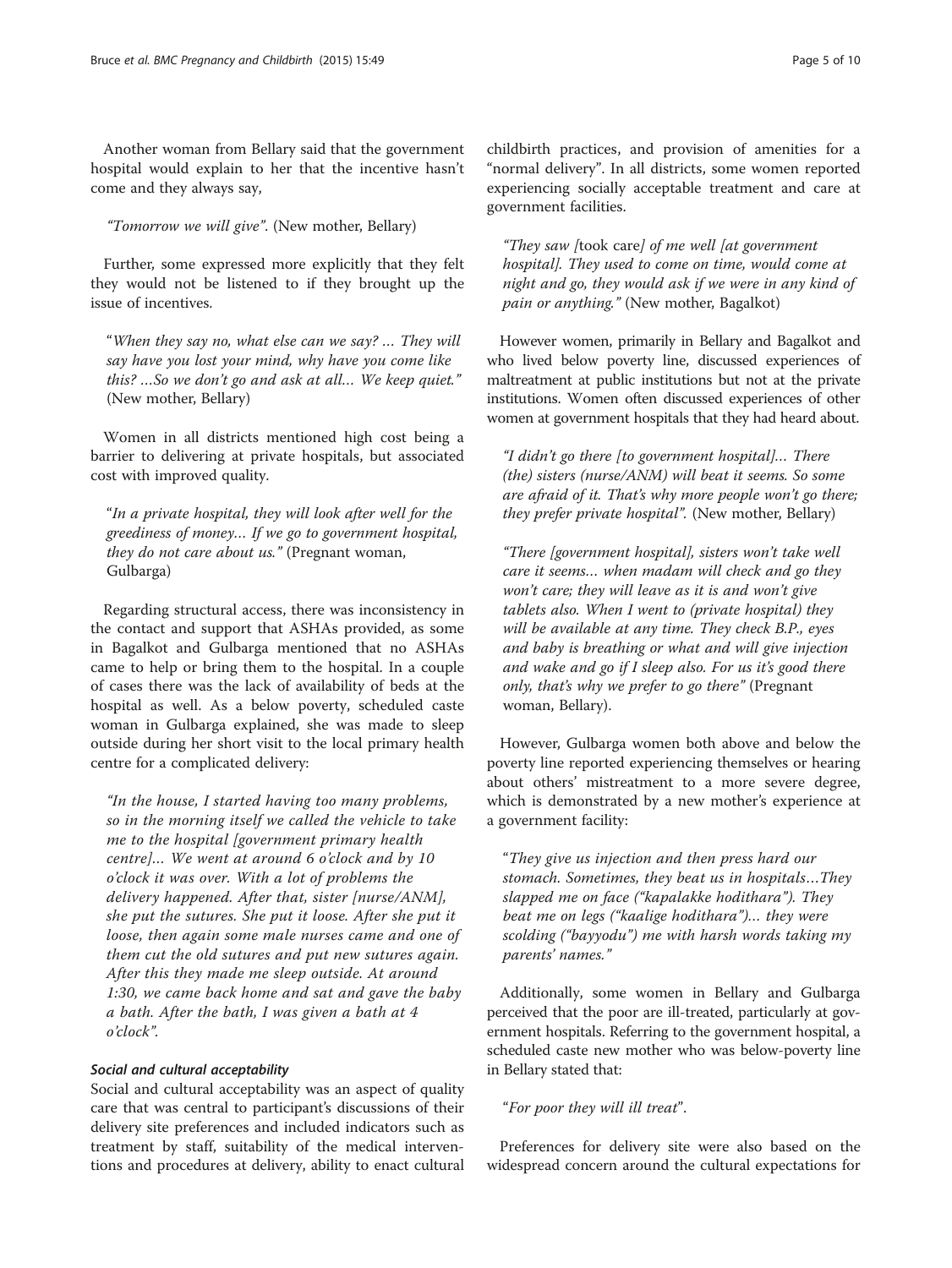undergoing a "normal delivery", the components of which included availability of amenities such as hot water and food, mobility after delivery, privacy, and control over the process. The concern over ability to have a normal delivery was expressed by women in all districts. Women in Bagalkot and Bellary compared the advantages for having a normal delivery at home compared to any institutional delivery. A new mother in Bellary whose family took her to deliver at the private hospital stated:

"Normal delivery is not possible in hospital. They will go for surgery. They don't give good food. We can't get up and walk. We should stay in bed for many days… I feel comfort only at home." (New mother, Bellary)

The services provided in public institutions were deemed acceptable among some respondents from Bellary and Bagalkot.

"They (government hospital) look after well… As soon as I became pregnant, from the third month, I started going for checkup at the government hospital. Until the time of delivery, I went to the government hospital only. I never went to the private hospital even one day". (New mother, Bagalkot)

However there were also many complaints about public hospitals that didn't have adequate amenities during delivery.

"There [at government hospital] we won't get water. If we tell some other people in surroundings, they will provide water for baby. But we (mothers) don't get. After coming home only we should take hot water bath. In hospital we won't get…. Will go to hotel and pay money there and will bring hot water" (Pregnant woman, Bellary).

"…in the government hospital if Caesarean happen there will be bleeding and all and they put this for passing urine…at [private facility], they take care of the baby…hot water all facilities…will all be there because it is private…here [government hospital] nothing will be there. New mothers only should do everything but there [private facility] because they take money they do everything (assisting to take care of baby)" (New mother, Gulbarga)

Preferences were also based on experiences of other people rather than personal experience, as relayed by this new mother from Bagalkot.

"In Government hospitals they don't keep the premises neat and tidy, full of dirt only, if someone gets

discharged they don't bother to change the bed covers or cleaning and maintenance are not to be seen". (New mother, Bagalkot)

The main complaint about the private institutions in terms of social acceptability of treatment was that there was too readily use of C-sections or injections to induce labour even when it could have waited:

"If you go to the hospital they do Caesarean… when we shout a lot and all they think she has lot of pain and they start one" (Pregnant woman, Gulbarga).

For many women this was problematic, due their preference for a "normal delivery" compared to an invasive medical procedure.

## Safety and efficacy

In this study, safety and efficacy in delivery site preferences were discussed in terms of length of labour, level of pain, and perceived safety and comfort of the medical procedures in the antenatal and delivery periods. Many women viewed an institutional birth as more effective for managing pain and heightened safety compared to a home delivery.

"It is better only in hospital. They provide injection to quicken the delivery. If it is at home, we have to bear the pain for a long time." (New mom, Bellary)

"In home we don't know anything about it (giving birth). If madam (doctor) will assist, they will inject and we get enough hope and strength. That's why we will go there [government hospital]" (Pregnant woman, Bellary).

Yet others did not consider home delivery as unsafe or uncomfortable, and stated that it was good for low-risk or uncomplicated deliveries. For example, a new mother in Bagalkot explained that risk can be assessed during antenatal visits:

"Baby has grown or not, is it well or not we will come to know about it by scanning". (Pregnant woman, Gulbarga)

"Delivery will be normal so why should I get it done in hospital?" (New mother, Bagalkot)

Further, caesarean sections at hospitals were seen as less safe and comfortable, and there was a general sense that going to the hospital meant having a Caesarian section.

"If the delivery is at home, it is best. At home, neighbours or family members will take good care… if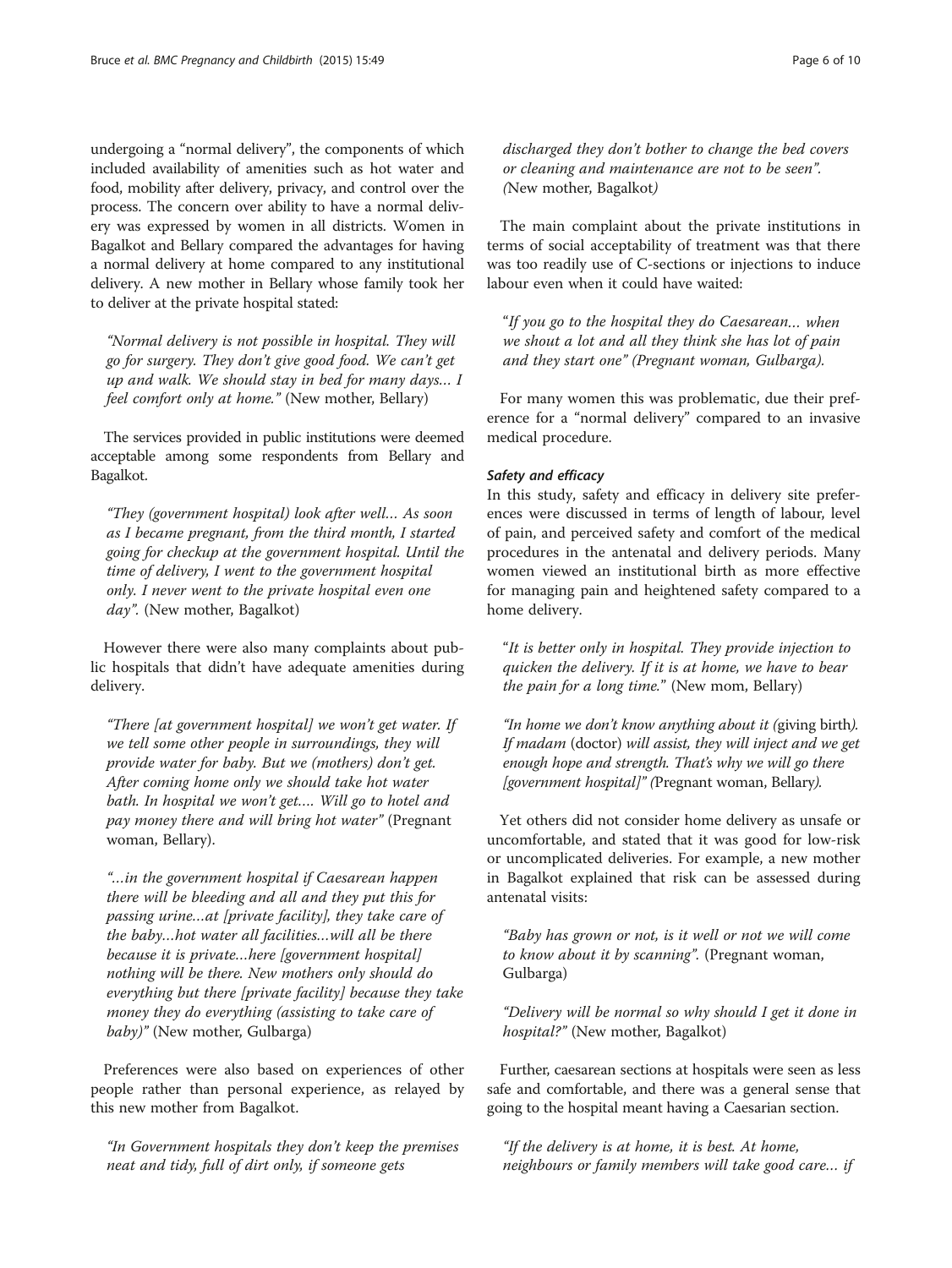it is a normal delivery there is no need to go to the hospital. (New mother, Bagalkot)

"Where would you like the delivery to take place?": "Here in my mother's house. If you go to the hospital they do Caesarean… when we shout a lot and all they think she has lot of pain and they start one'. (Pregnant woman, Gulbarga)

## **Discussion**

Our study sheds light on local understandings and relative importance of health care quality that shaped delivery site preferences of pregnant women and new mothers in three districts of north Karnataka. Women's perspectives are important because they are the primary service users at the time of delivery and important stakeholders of NRHM interventions. Pregnant and new mothers' preferences for delivering at home or at private or public hospitals revealed elements of both convergence and multiplicity, and can be summarized in terms of three components of quality of care: a) financial, structural, and geographical accessibility, b) social and cultural acceptability, and c) safety and efficacy. This study is among the first in India to use qualitative methods to explore women's preferences for place of delivery and the factors influencing their perspectives. There have been few mixed-methods or qualitative studies that have assessed the quality of care or reasons for delivery site preferences at public versus private institutions in India [[10](#page-8-0)[,15-17](#page-9-0)]. Instead, most previous studies on birthing location have been quantitative analyses of large-scale National Family Health Surveys or smaller-scale surveys that have assessed factors associated with different delivery sites [[18-23\]](#page-9-0).

Participants in our study gave their views on the three delivery sites: home, private or public (government) institutions. Government hospitals were seen as having relevant and effective medical treatment and services in some cases, but many respondents also discussed the lack of quality components such as basic amenities (e.g. water), cleanliness, and control over the situation. Women did not highlight the lower cost of government hospitals as a particular reason for preferring those facilities, but did mention the drawback of costs that could be incurred at government hospitals. Receipt of incentives was variable, and access to government hospitals by ambulance with the help of the ASHAs was sometimes but not always possible. Social acceptability was a major point of discussion among study participants. Treatment by staff at government hospitals was inconsistent and in some cases, particularly in Gulbarga, there were experiences of maltreatment. This inconsistency in quality of care at government hospitals was echoed in a study completed across rural India [\[20](#page-9-0)]. Similar experiences of poor treatment were found in the slums of New Delhi,

where 15% of women reported being shouted at or slapped during labour at government institutions, compared to 3% during private hospital deliveries [\[21](#page-9-0)].

In contrast, private hospitals were seen in a more favourable light, with more consistently positive views. Treatment by staff and the services provided were seen to be acceptable. However, some women stated that Csections were more common at private hospitals, and other commonly occurring medical procedures were too invasive and potentially unsafe, thus they were viewed with wariness. This supports the findings by Hulton and colleagues' study on the quality of hospitals in a New Delhi slum [[21](#page-9-0)]. They found that women delivering at government hospitals reported mixed treatment while those delivering at private hospitals generally reported more positive treatment. In their study they also found an over-use of medical procedures at private hospitals, which they linked to the profits that can be made by doing C-sections: "the costing of clinical interventions by private providers provides a financial incentive which may compromise clinical judgment. The reverse is true for the public sector… Neither of these situations is optimal in terms of supporting high quality institutional maternity care" [\[21](#page-9-0)]. Financial access was the most negative characteristic of private care according to the women, which led to the perception that private hospitals are exclusively for wealthier families and therefore associated with some inequity. Nonetheless, some saw the high cost as a marker of quality, which may have combined with the positive actual and perceived impressions on the quality of care at private institutions. The wide preference for private hospitals in India supports Thind and colleagues' finding that when the mothers were the primary decision-maker, the majority preferred the private hospital delivery in Maharashtra state [[23](#page-9-0)].

The views around home delivery were also mixed and not simply based on a lack of education or poverty level of the users [[24\]](#page-9-0). While home delivery was generally becoming less favourable among the younger generation, it remains a preferable option for non-complicated deliveries by many women and was sometimes determined at antenatal care visits. Thus, the socio-cultural acceptability of having a "normal delivery" at home, often attended by a traditional birth attendant or occasionally by a doctor, made it preferable to delivering at hospitals. These were similar to the reasons for home birth found elsewhere [[24](#page-9-0)]. Further, access was not an issue for home delivery as there were no service costs associated and no need to travel externally. Yet there were some women in all districts who stated that home delivery was more risky and painful in general and thus less safe or preferable compared to hospital delivery.

An analysis of the components of quality of care in relation to each delivery site in respondents' accounts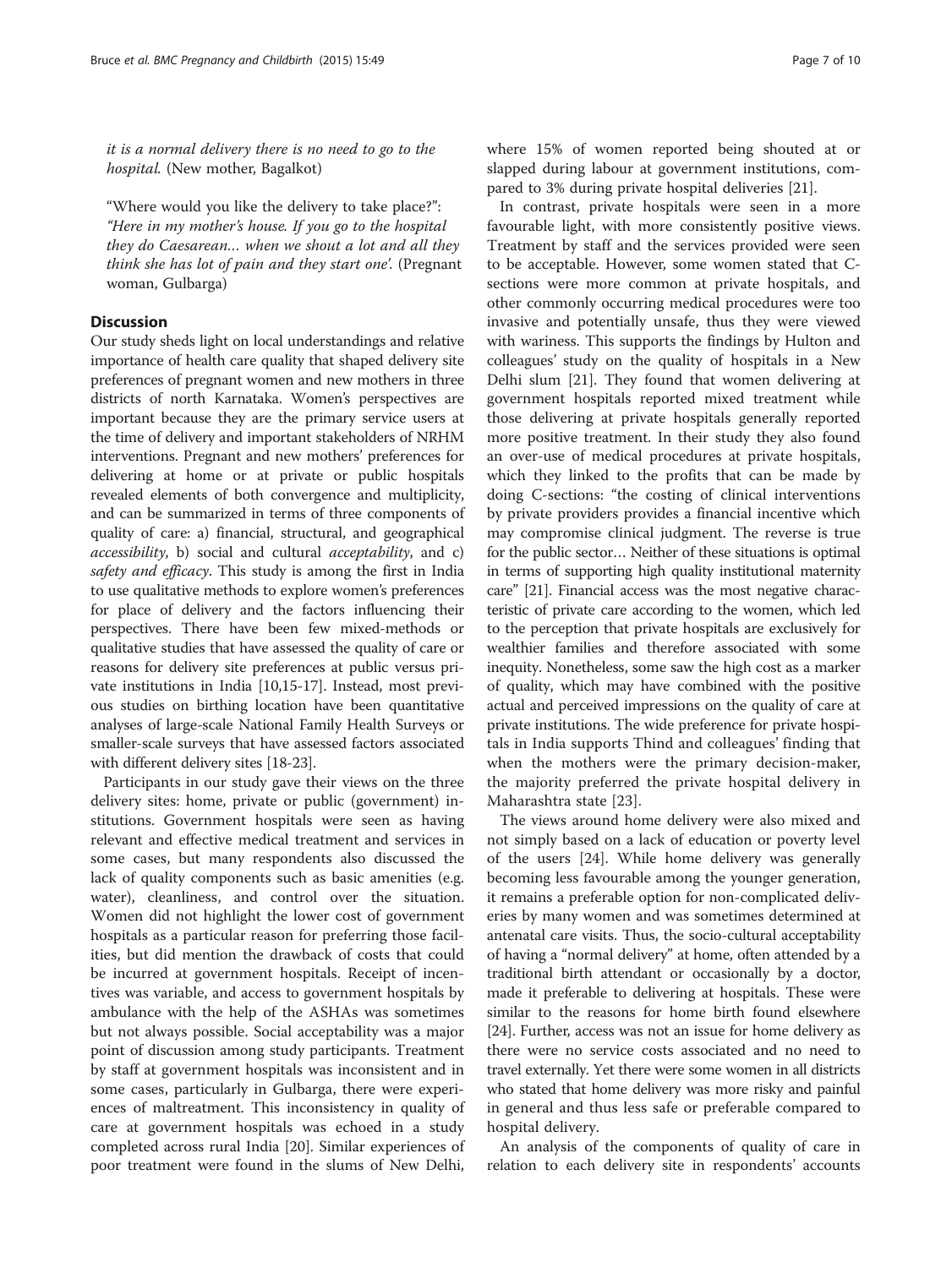revealed some key themes with implications for MNCH interventions in the region. The first theme is that both personal and others' experiences of quality of care influenced women's preferences for a certain delivery site. Negative experiences, whether experienced personally or by others, had a significant impact on the perceptions women held of a given delivery site and thereby reinforced their preferences. Inconsistent experiences at government hospitals compared to more consistently positive experiences and views of private hospitals led to a preference for the latter. This is consistent with Sidney and colleagues' finding that 30% of 418 new mothers in Ujjain district of Madhya Pradesh used private facilities because of their good reputation or past experiences [[24\]](#page-9-0). The perception that home delivery was becoming generally less favourable, but appropriate when there was an uncomplicated delivery, was also important in guiding their preferences. This is also supported by Sidney and colleagues' findings that delivering at home was related to whether the mother "felt previous deliveries were easy so there was no need" [[24](#page-9-0)]. Thus, it is important to improve women's experiences at government hospitals in areas deemed important to them so as to improve perceptions and therefore facilitate increased uptake of government facilities for infant delivery.

The second theme centres on the continued importance of access issues and the need for more consistent outreach, better ambulance services, and more efficient receipt of financial or other incentives. Not all women were able to travel to the hospitals by ambulance because of limited availability, which was also found in Sidney and colleagues' study [\[24\]](#page-9-0). Nor did participants' always know about or receive incentives. Thus, the lesser costs associated with government hospitals and the possibility of incentives for delivering at government hospitals did not diminish preference for and perceptions of better care and outcomes at private hospitals. The high costs of the private hospital concerned all women regardless of their positioning in relation to the poverty line. This contrasts with the finding in other studies that being above the poverty line correlated with institutional and especially private delivery [[19,20,23,25](#page-9-0)]. Our finding may be explained in part by Sidney and colleagues' observation that the positive reputation of private institutions was more important than socio-economic status with respect to delivery site choices, and that while some rural women may be above the poverty line, they may still be relatively poor compared to those in urban areas of India [\[24\]](#page-9-0). The importance placed on quality in terms of acceptability and safety, which was generally seen as higher at private hospitals, further fuelled the concern about access to private deliveries. At the same time, greater costs also were sometimes seen as a marker of quality of care at the private hospitals. This suggests that solely incentivizing government hospital delivery with a cash transfer under the JSY scheme, without addressing the other issues women consider in deciding on delivery site, will continue to lead women and possibly other decision-makers in their families to desire private deliveries. This has been found previously [[15,21,22,24,25](#page-9-0)]. Improving equity through the provision of schemes to those below poverty and scheduled tribe and caste has been a challenge according to other studies that show usage of the JSY scheme to be below 50% among these groups in other Indian states [\[26](#page-9-0)]. However, the scaling up of accessible care, particularly to hard-to-reach populations, remains important.

Finally, despite ongoing access issues particularly for the most marginalized, the increasing numbers of institutional deliveries in Karnataka on average suggests that particular attention must be given to social and cultural acceptability as well as safety so as to improve perceptions and experiences when delivering at health facilities [[7\]](#page-8-0). Many studies have focussed their recommendations on supply-side issues including training more physicians and supplying more equipment and facilities in rural areas [[17](#page-9-0),[22](#page-9-0),[25](#page-9-0),[27,28](#page-9-0)]. As shown in the results of our study, the focus of NRHM interventions centers heavily on improving financial and geographical access through incentives and outreach workers to connect women to the facility. Yet in addition to this, women's priorities and definitions of quality care in this study were directly linked to the quality of the experience at the time of delivery, including social acceptability and safety. We found that the respondents' preferences were greatly influenced by the ability to undergo a "normal delivery" with culturally desirable and relevant amenities such as hot water, warmth and food, and with more control over the birth process. Another important factor of quality that shaped their preferences was the experience of maltreatment, particularly towards poorer women and at government institutions. This led many to favour private institutions or home delivery rather than government facilities. Previous studies have not stressed the importance of social and cultural acceptability in these terms [[15,27\]](#page-9-0), and few have stressed the need for improved treatment of lower caste or below-poverty line women [[19\]](#page-9-0), despite the explicit efforts and mission of the NRHM to improve equity through improving access to institutional delivery [\[14](#page-9-0)]. In their research on healthseeking behaviour, Haussman-Muela and colleagues have emphasized the need to consider the acceptability of health personnel-client dynamics, citing studies that found factors such as poor explanations on treatment, rudeness, or blaming-the-victim mentalities as potential barriers for health care. At the same time, they stress the importance of contextualizing these behaviours, for example considering the salaries, work conditions and institutional culture that may reproduce inequitable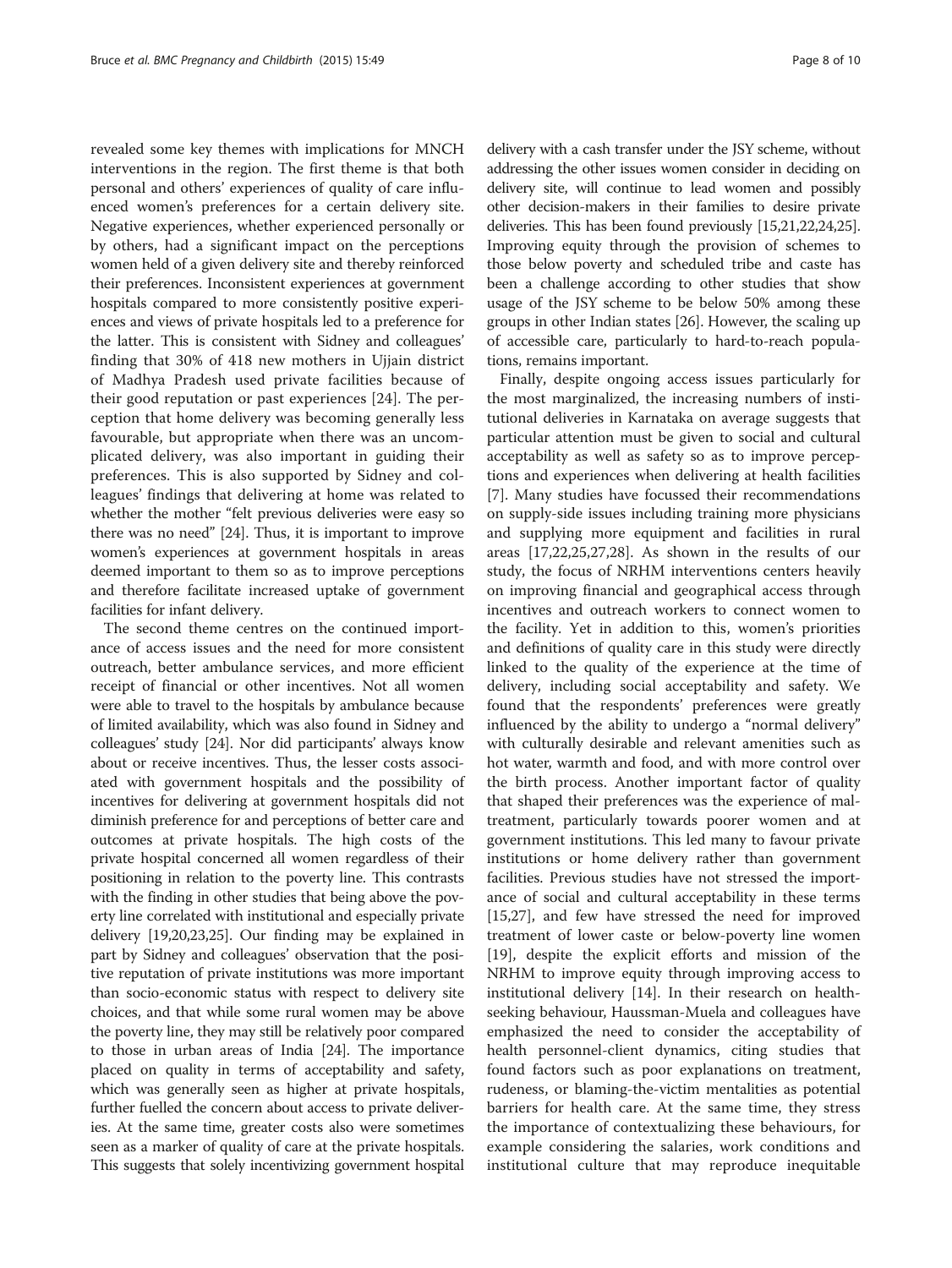<span id="page-8-0"></span>power relations and related abuse within health centres [[29\]](#page-9-0). Thus, quality of care, especially as government institutions are made more accessible, must be improved in line with women's expectations, particularly in terms of staff treatment, provision of acceptable and safe care, and where possible, conducting "normal" deliveries with appropriate amenities.

This study has limitations. While the sample size was quite large for a qualitative study and we attempted to maximize variation in terms of relevant socio-demographic characteristics, it was not a representative sample and therefore the findings cannot be generalized to the whole population. However, with a qualitative design, the aim is to gather in-depth information to explore the variation in views rather than to determine generalizable relationships between factors. Though we attempted to compare socioeconomic groups based on caste and whether respondents were above or below the poverty line, we found that respondents in all categories saw themselves as relatively poor, and though this is a relevant finding we cannot use this to make broad conclusions on how differences in socio-economic status impact delivery preferences. We developed categories inductively from the data and have gone over the interpretations of the results with stakeholders in India, however it is possible that researcher and stakeholder bias has some influence on the interpretation of the findings. Notwithstanding these limitations the study has numerous strengths. First, we recruited a large sample of women from various backgrounds and were able to conduct interviews in their most familiar language. Second, the study is grounded in the activities and experiences of those in the local environment. Partners and stakeholders represent Indian researchers, policy makers, decision-makers, and health care providers. In consultation with local communities the topic was deemed relevant and important. Third, local research assistants underwent thorough training and ongoing feedback during data collection. Finally, local women, policy-makers, decision-makers and health care providers participated in the analysis and interpretation of the findings.

#### Conclusion

The focus of efforts to address deficiencies in MNCH, in both the literature and in national strategies, has largely been on improving access on the demand side, and on providing more trained doctors, facilities, and equipment on the supply side [\[14,22,25](#page-9-0)]. However, local definitions of quality of care among women who use services for delivering their children place great emphasis on treatment by staff and on the provision of socio-culturally acceptable and safe facilities and procedures at delivery as well. Based on these priorities, women in this study preferred private hospitals to a large extent. Yet this preference for private delivery conflicted with their concern

over accessibility, including the high costs associated with them and the limits of incentive programs to use them. Overall, these findings suggest that improvements in availability, accessibility, quality and ultimately utilization of MNCH services are all interrelated, and will be better achieved in concert with one other rather than independently.

#### Competing interests

The authors declare that they have no competing interests.

#### Authors' contributions

SB participated in the conception and coordination of the study design and the interview guide, conducted training of interviewers, analyzing the transcripts, and writing the manuscript. AB participated in the literature review, analysis and interpretation of results, and writing of the manuscript. KG participated in the design of the study, training the interviewers, analysis and interpretation of results. AR participated in the analysis and interpretation of the results. KJ, HLM, and BMR contributed to the study design, implementation of the intervention, and interpretation of the results. SM and JB were Principal Investigators of the project and involved in project implementation. LA was involved in study design, project implementation and interpretation of the results. All authors reviewed and approved the final manuscript.

#### Authors' information

Sharon Bruce, Associate Professor, Community Health Sciences, Faculty of Medicine, University of Manitoba, Canada. Sharon.Bruce@umanitoba.ca

#### Acknowledgements

We would like to acknowledge the contributions of time and insights by all the participants, the work of the research investigators in the three districts, those at Karnataka Health Promotion Trust in Bangalore, India involved in implementing the intervention and helping to coordinate and conduct the study, and the Bill and Melinda Gates Foundation for funding this project.

#### Author details

<sup>1</sup> University of Manitoba, Winnipeg, Canada. <sup>2</sup> Karnataka Heath Promotion Trust, Bangalore, India.

#### Received: 30 January 2014 Accepted: 13 February 2015 Published online: 27 February 2015

#### References

- 1. World Health Organization. Trend in Maternal Mortality: 1990–2010 WHO, UNICEF, UNFPA and World Bank Estimates. Geneva, Switzerland: World Health Organization; 2012.
- 2. Oestergaard MZ, Inoue M, Yoshida S, Mahanani WR, Gore FM, Cousens S, et al. Neonatal mortality levels for 193 countries in 2009 with trends since 1990: a systematic analysis of progress, projections, and priorities. PLoS Med. 2011;8(8):e1001080.
- 3. WHO Maternal mortality [\[http://www.who.int/mediacentre/factsheets/fs348/en/\]](http://www.who.int/mediacentre/factsheets/fs348/en/)
- 4. Thomsen S, Hoa DTP, Målqvist M, Sanneving L, Saxena D, Tana S, et al. Promoting equity to achieve maternal and child health. Reprod Health Matters. 2011;19(38):176–82.
- 5. Bhakoo ON, Kumar P. Current challenges and future prospects of neonatal care in India. Indian J Pediatr. 2013;80(1):39–49.
- 6. Global Health Observatory Data Repository [\[http://apps.who.int/gho/data/](http://apps.who.int/gho/data/node.main) [node.main](http://apps.who.int/gho/data/node.main)]
- 7. Health and Family Welfare Department. National Health Mission Project Implementation Plan of 'Karnataka' 2014–2017. Bangalore: Government of Karnataka; 2014. p. 476.
- 8. Census of India 2011: Provisional Population Totals Paper 1 of 2011: Karnataka [\[http://censusindia.gov.in/2011-prov-results/prov\\_data\\_products\\_karnatka.html](http://censusindia.gov.in/2011-prov-results/prov_data_products_karnatka.html)]
- Blanchard JF, O'Neil J, Ramesh BM, Bhattacharjee P, Orchard T, Moses S. Understanding the social and cultural contexts of female sex workers in Karnataka, India: implications for prevention of HIV infection. J Infect Dis. 2005;191 Suppl 1:S139–46.
- 10. Blanchard AK, Bruce SG, Jayanna K, Gurav K, Mohan HL, Avery L et al. An exploration of decision-making processes on infant delivery site from